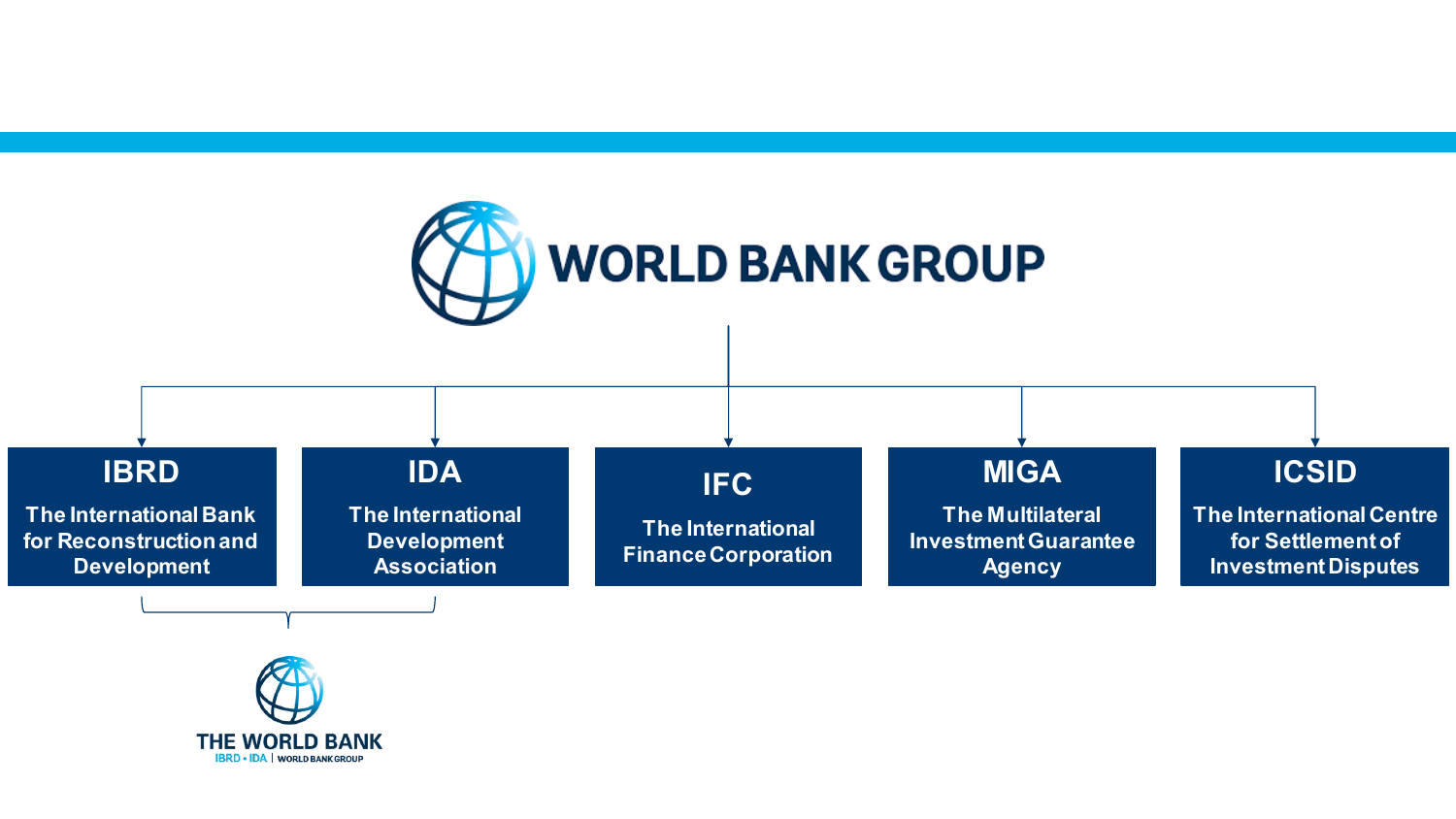## **27 YEARS OF WORLD BANK GROUP SUPPORT TO CROATIA**

#### **The World Bank has financed more than 55 operations worth over \$4.5 billion and delivered more than 300 Technical Assistance Studies and Policy Notes.**







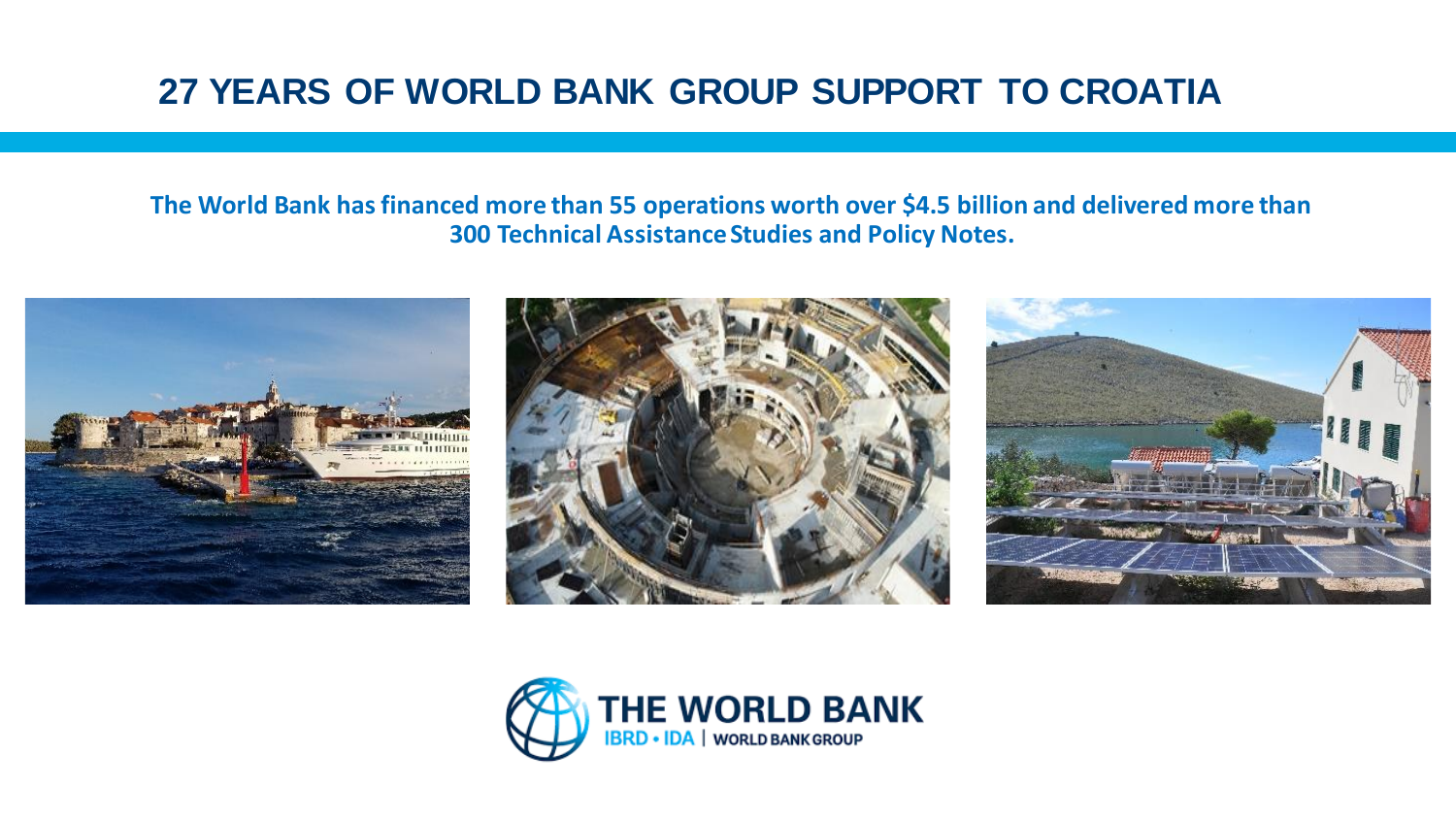## **CROATIA COUNTRY PARTNERSHIP FRAMEWORK FY19-24**

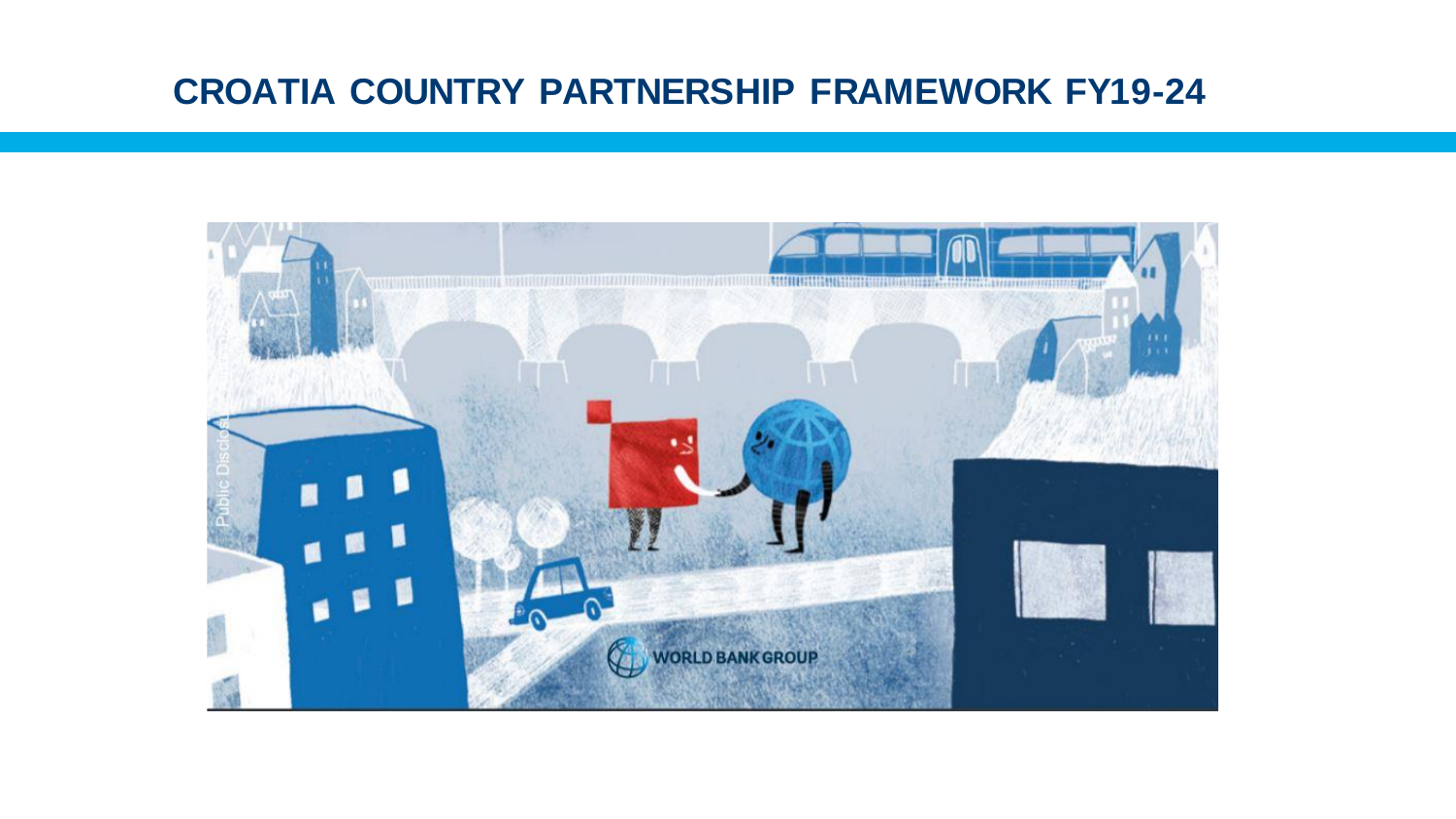# **CROATIA COUNTRY PARTNERSHIP FRAMEWORK FY19-24**

| <b>FOCUS AREA 1:</b><br><b>ENHANCING PUBLIC SECTOR PERFORMANCE</b><br><b>AND INSTITUTIONS</b>                                                                                                                     | <b>FOCUS AREA 2:</b><br>PRESERVING AND LEVERAGING NATURAL<br><b>CAPITAL TO ENSURE LOW CARBON GROWTH</b>                                                                      | <b>FOCUS AREA 3:</b><br><b>STRENGTHENING MARKET INSTITUTIONS TO</b><br><b>ENABLE A DYNAMIC ENTERPRISE SECTOR</b>                                                            |
|-------------------------------------------------------------------------------------------------------------------------------------------------------------------------------------------------------------------|------------------------------------------------------------------------------------------------------------------------------------------------------------------------------|-----------------------------------------------------------------------------------------------------------------------------------------------------------------------------|
| Improve efficiency of <b>public</b><br>administration to implement strategy<br>and deliver services<br>Support policies that reduce fiscal<br>vulnerabilities, with a focus on State-<br><b>Owned Enterprises</b> | • Reduce the energy intensity of the<br>economy and energy transition<br>Improve water, wastewater and solid<br>$\mathcal{L}_{\mathcal{A}}$<br>waste delivery and management | Enabling <b>business climate</b> and increase<br>W.<br>the private sector's role in the economy<br>Promote entrepreneurship, competition<br>$\mathcal{C}$<br>and innovation |
| Create opportunities for people,<br>particularly in less developed regions                                                                                                                                        |                                                                                                                                                                              |                                                                                                                                                                             |



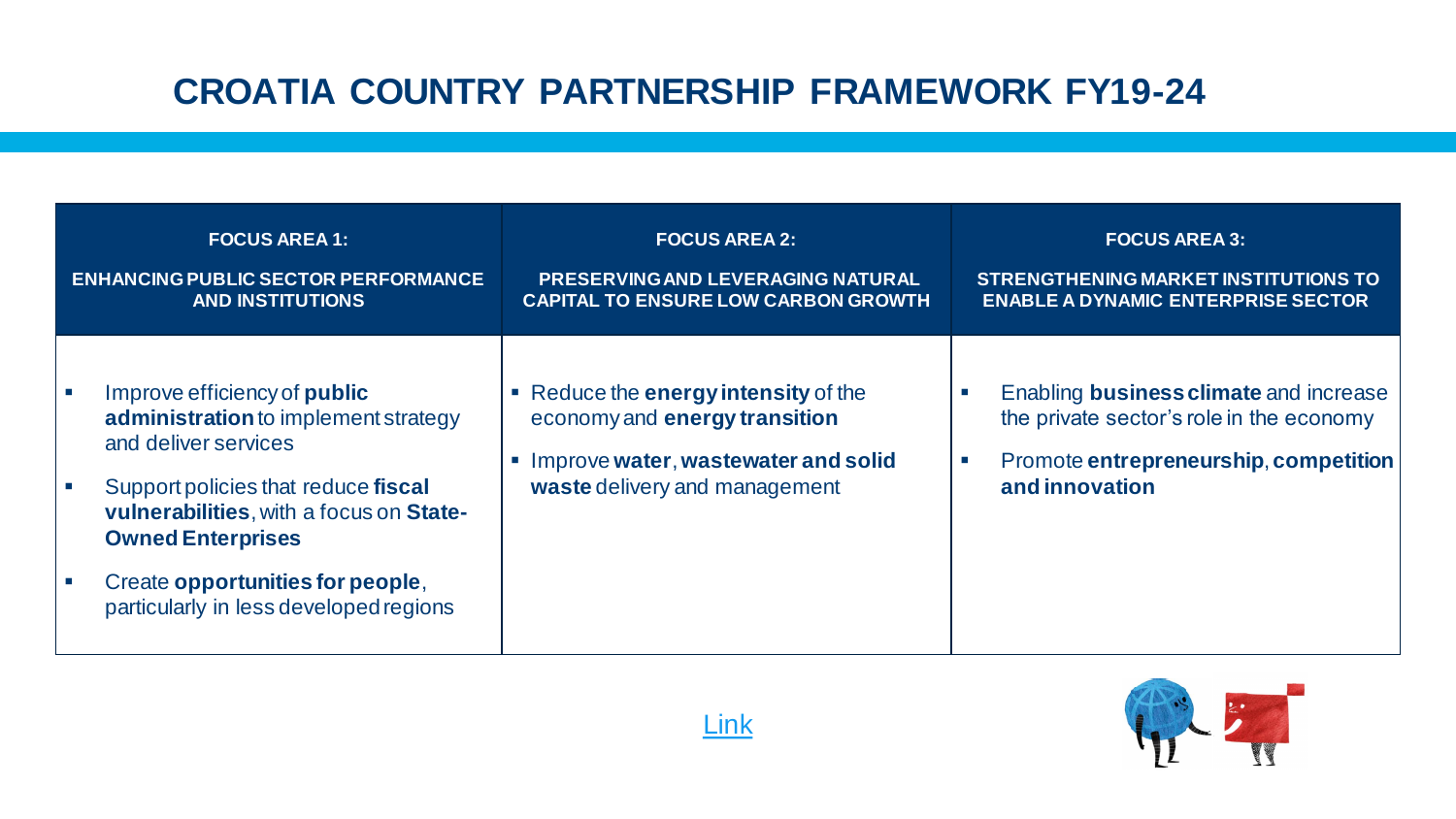## **CROATIA COUNTRY PARTNERSHIP FRAMEWORK FY19-24**

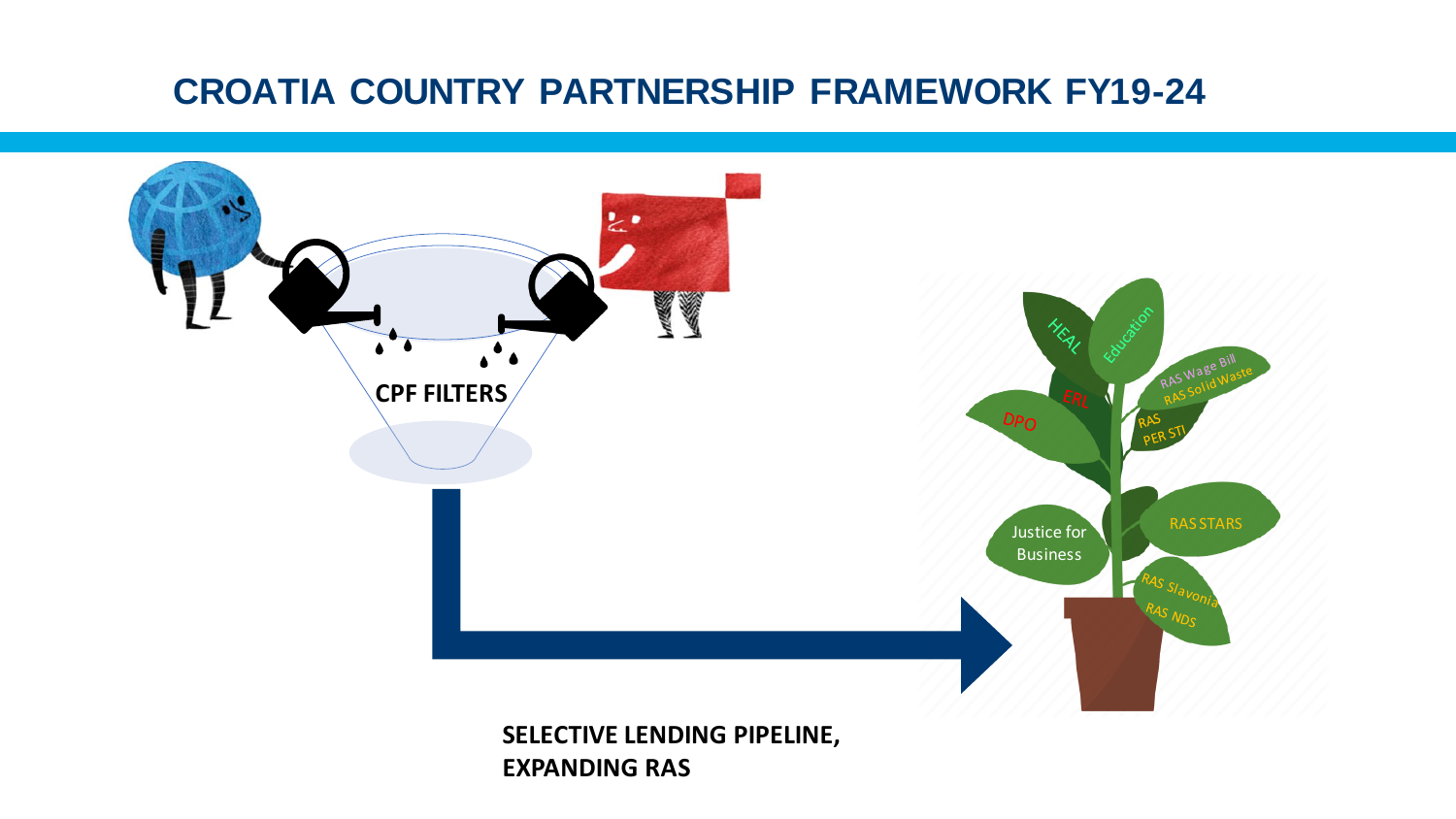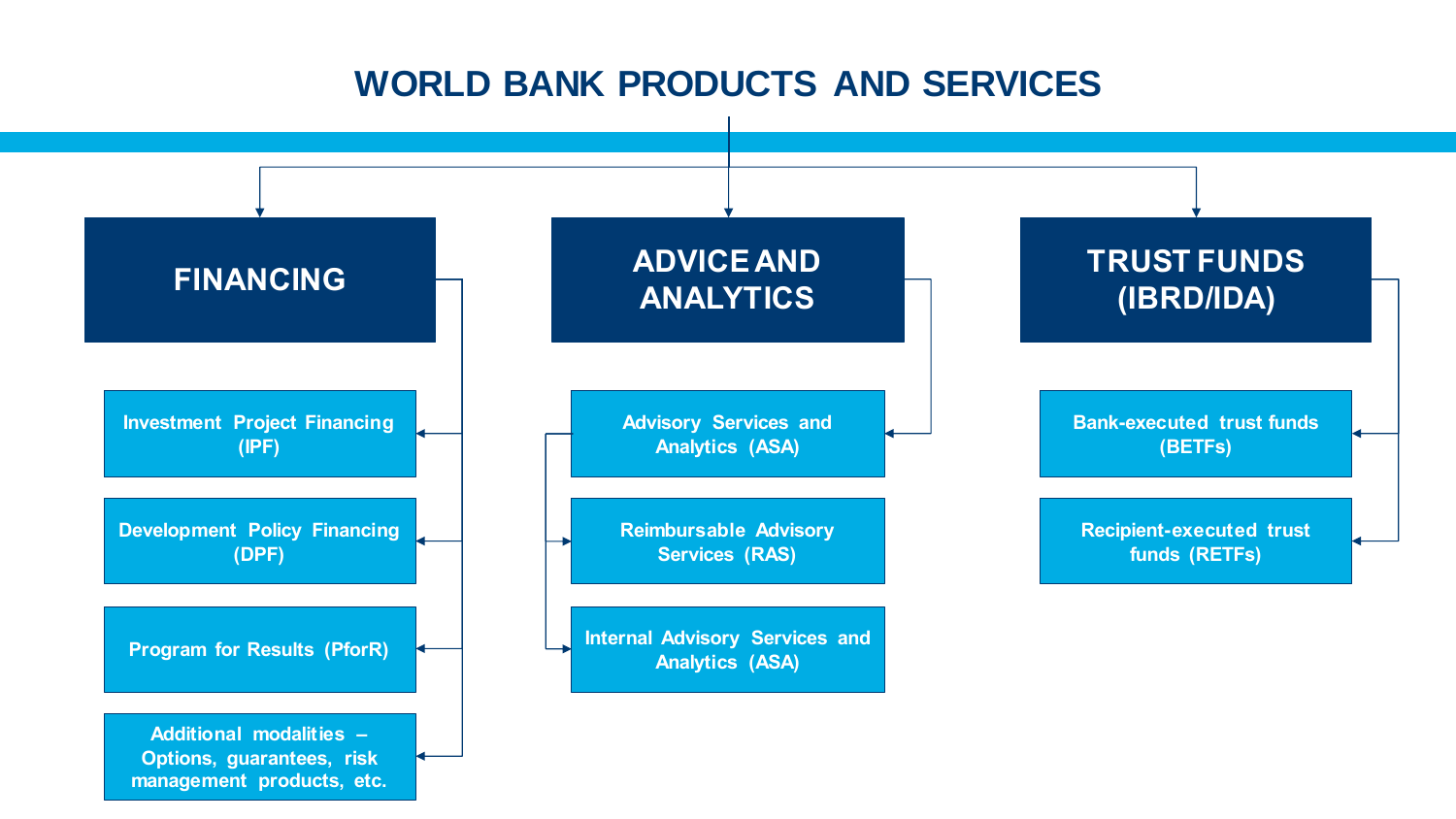## **WORLD BANK PRODUCTS AND SERVICES**